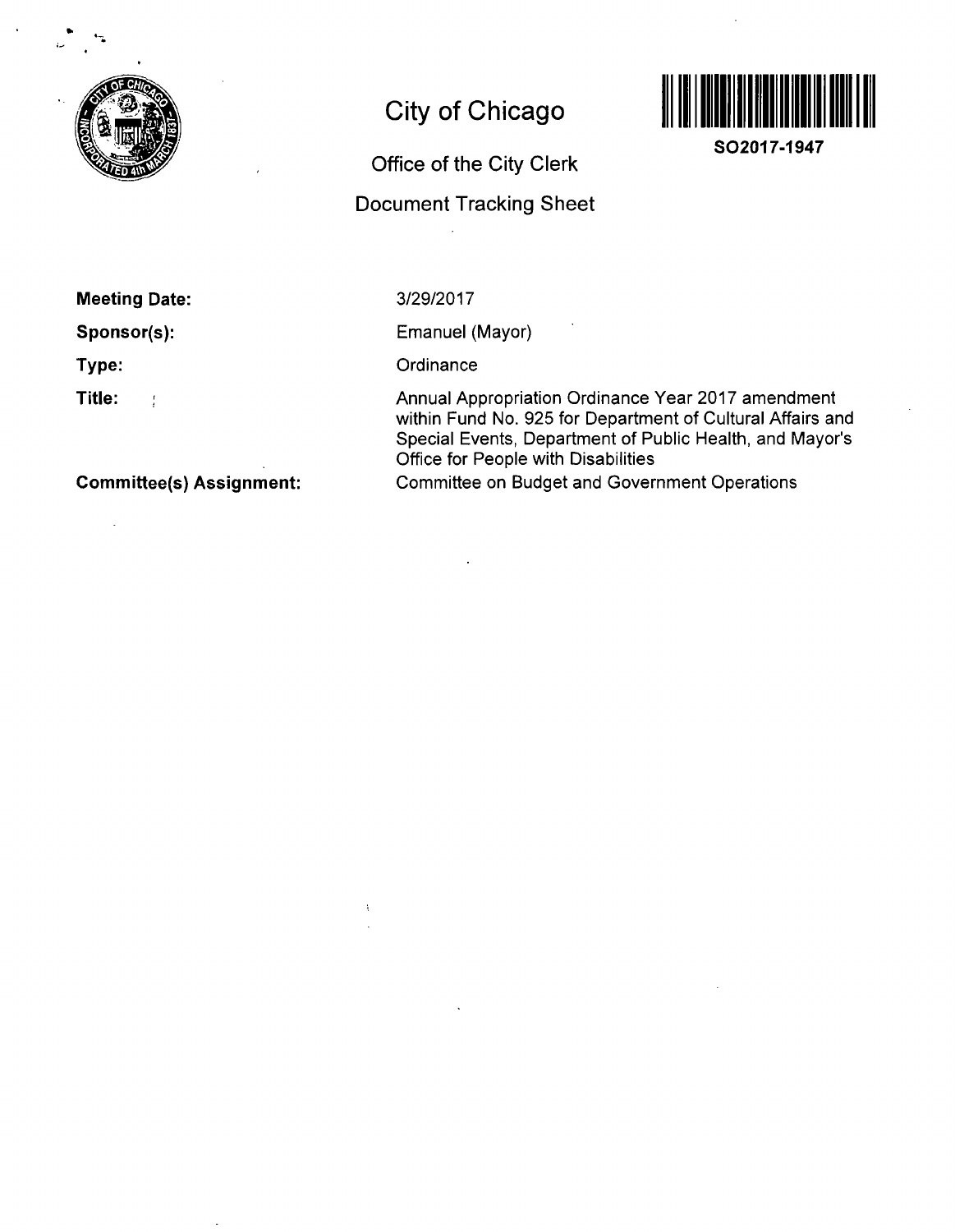|                                                                                                                                            |                                                                   | EXHIBIT A                                      |                                                                  |                                                                      |                                                          |                                                |
|--------------------------------------------------------------------------------------------------------------------------------------------|-------------------------------------------------------------------|------------------------------------------------|------------------------------------------------------------------|----------------------------------------------------------------------|----------------------------------------------------------|------------------------------------------------|
|                                                                                                                                            |                                                                   |                                                | AMENDMENT TO THE 2017 APPROPRIATION ORDINANCE                    |                                                                      |                                                          | ÷,                                             |
| DEPARTMENT AND ITEM<br>CODE                                                                                                                | <b>AMOUNT</b><br>STRIKE                                           |                                                | <b>AMOUNT</b><br>QQ                                              |                                                                      |                                                          |                                                |
| ESTIMATE OF GRANT REVENUE FOR 2017                                                                                                         |                                                                   |                                                |                                                                  |                                                                      |                                                          |                                                |
| Awards from Agencies of the Federal Government<br>Awards from Agencies of the State of Illinois<br>Awards from Public and Private Agencies | \$1,379,323,000<br>229,627,000                                    | 21,836,000                                     | 22,011,000<br>\$1,380,361,000<br>229,637,000                     |                                                                      |                                                          |                                                |
| and Grant Name<br>925 - Grant Funds<br>Dept#                                                                                               | RIKE A <u>MO</u> UNT<br>STRIKE AMOUN<br>2017 Anticipated<br>Grant | <b>ADD AMOUNT</b><br>2017 Anticipated<br>Grant | ncludes anticipated<br>STRIKE AMOUNT<br>2017 TOTAL)<br>carryover | ncludes anticipated<br><b>THUONA OOA</b><br>(2017TOTAL)<br>carryover | $(2017 \text{ Total})$<br><b>AMOUNT</b><br><b>STRIKE</b> | <b>AMOUNT</b><br>$(2017$ Total)<br>$rac{1}{2}$ |
| Department of Cultural Affairs and Special Events:<br>Millennium Park Family Fun<br>Millennium Park Workouts<br>$\mathbb{Z}$               | \$100,000                                                         | \$125,000<br>150,000                           |                                                                  |                                                                      | \$ 100,000                                               | \$125,000<br>150,000                           |
| Bioterrorism Preparedness Response Planning<br><b>Department of Public Health:</b><br>Bioterrorism Hospital Preparedness<br>싀              |                                                                   |                                                | 129,000<br>1,060,000<br>69                                       | \$ 288,000<br>1,939,000                                              | 129,000<br>1,060,000                                     | 288,000<br>1,939,000                           |
| 48 Mayor's Office for People with Disabilities:<br>ADA Certification Appeals                                                               |                                                                   | 10,000                                         |                                                                  |                                                                      |                                                          | 10,000                                         |
| S \Finance\Monroe\2017 925ordinances\04\17\2017subord doc                                                                                  |                                                                   |                                                |                                                                  |                                                                      |                                                          |                                                |
|                                                                                                                                            |                                                                   |                                                |                                                                  |                                                                      |                                                          |                                                |
|                                                                                                                                            |                                                                   |                                                |                                                                  |                                                                      |                                                          |                                                |
|                                                                                                                                            |                                                                   |                                                |                                                                  |                                                                      |                                                          |                                                |
|                                                                                                                                            |                                                                   |                                                |                                                                  |                                                                      |                                                          |                                                |

 $\label{eq:2.1} \mathcal{L}(\mathcal{L}^{\text{max}}_{\mathcal{L}}(\mathcal{L}^{\text{max}}_{\mathcal{L}})) \leq \mathcal{L}(\mathcal{L}^{\text{max}}_{\mathcal{L}}(\mathcal{L}^{\text{max}}_{\mathcal{L}}))$ 

 $\mathcal{L}^{\text{max}}_{\text{max}}$ 

 $\hat{\mathcal{O}}$ 

i,

 $\mathcal{L}_{\mathcal{A}}$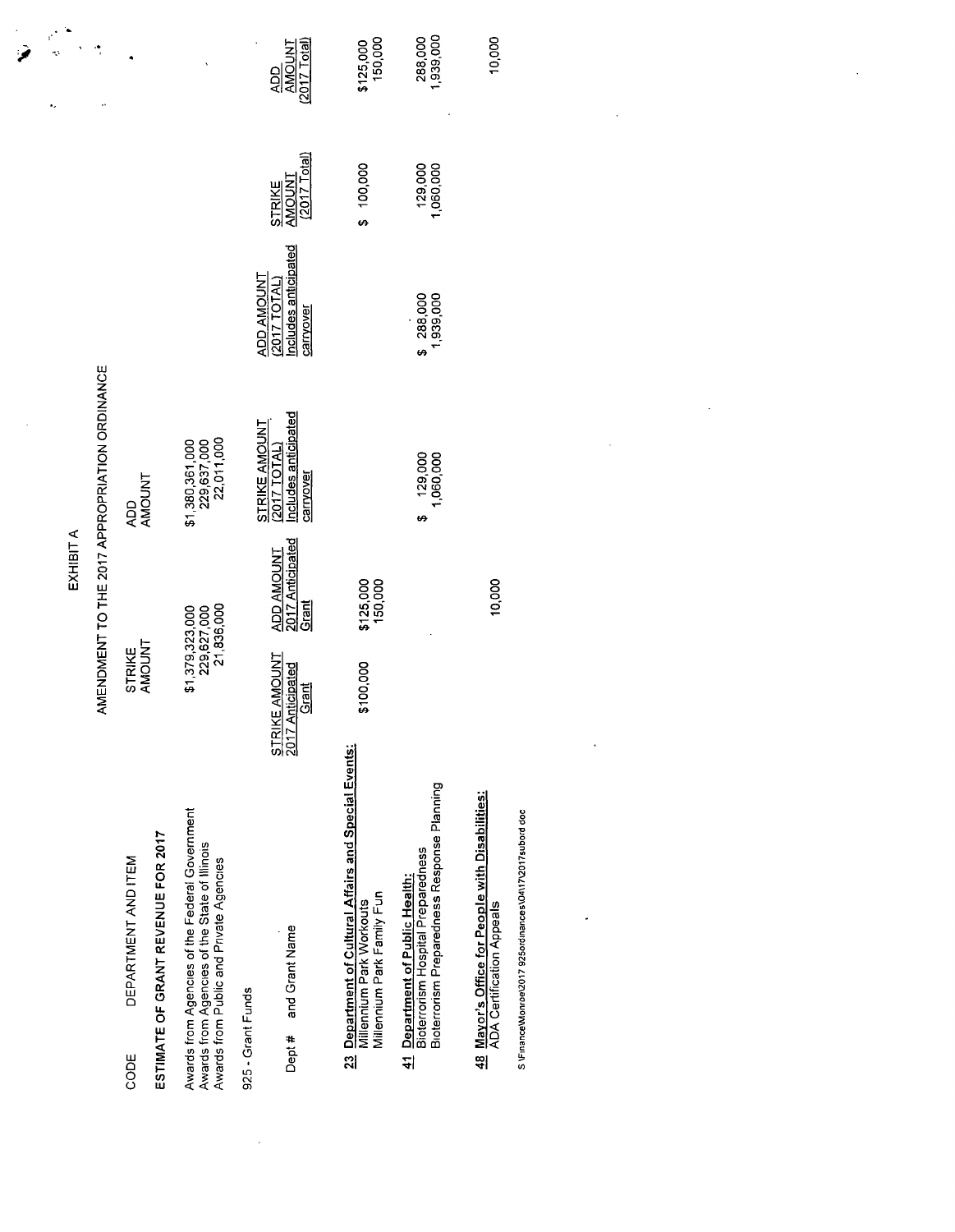#### **SUBSTITUTE ORDINANCE**

WHEREAS, the Annual Appropriation Ordinance for the year 2017 of the City of Chicago (the "City") contains estimates of revenues receivable as grants from agencies of the state and federal governments and public and private agencies; and

WHEREAS, in accordance with Section 8 of the Annual Appropriation Ordinance, the heads of various departments and agencies of the City have applied to agencies of the state and federal governments and public and private agencies for grants to the City for various purposes; and

WHEREAS, the City through its Department of Cultural Affairs and Special Events ("DCASE") has been awarded additional private grant funds in the amount of \$25,000 by the Millennium Park Foundation ("MP Foundation") which shall be used forthe Millennium Park Workouts Program; and

WHEREAS, the City through DCASE has been awarded private grant funds in the amount of \$150,000 by MP Foundation which shall be used forthe Millennium Park Family Fun Program; and

WHEREAS the City through its Department of Public Health ("Health") has received additional federal carryover grant funds in the amount of \$159,000 by the United States Department of Health and Human Services ("HHS") which shall be used for the Bioterrorism Hospital Preparedness Program; and

WHEREAS, the City through Health has received additional federal carryover grant funds in the amount of \$879,000 by HHS which shall be used forthe Bioterrorism Preparedness Response Planning Grant; and

WHEREAS, the City through its Mayor's Office for People with Disabilities has been awarded state grant funds in the amount of \$10,000 by the Regional Transportation Authority which shall be used for the ADA Certification Appeals Program; now, therefore,

BE IT ORDAINED BY THE CITY COUNCIL OF THE CITY OF CHICAGO:

SECTION 1. The sum of \$1,223,000 not previously appropriated, representing new grant awards, is hereby appropriated from Fund 925 - Grant Funds for the. year 2017. The Annual Appropriation Ordinance as amended is hereby further amended by striking the words and figures and adding the words and figures indicated in the attached Exhibit A which is hereby made a part hereof. ;

SECTION 2. To the extent that any ordinance, resolution, rule, order or provision of the Municipal Code of Chicago, or part thereof, is in conflict with the provisions of this ordinance, the provisions of this ordinance shall control. If any section, paragraph, clause or provision of this ordinance shall be held invalid, the invalidity of such section, paragraph, clause or provision shall not affect any of the other provisions of this ordinance.

SECTION 3. This ordinance shall be in full force and effect upon its passage and approval.

 $\ddot{\phantom{a}}$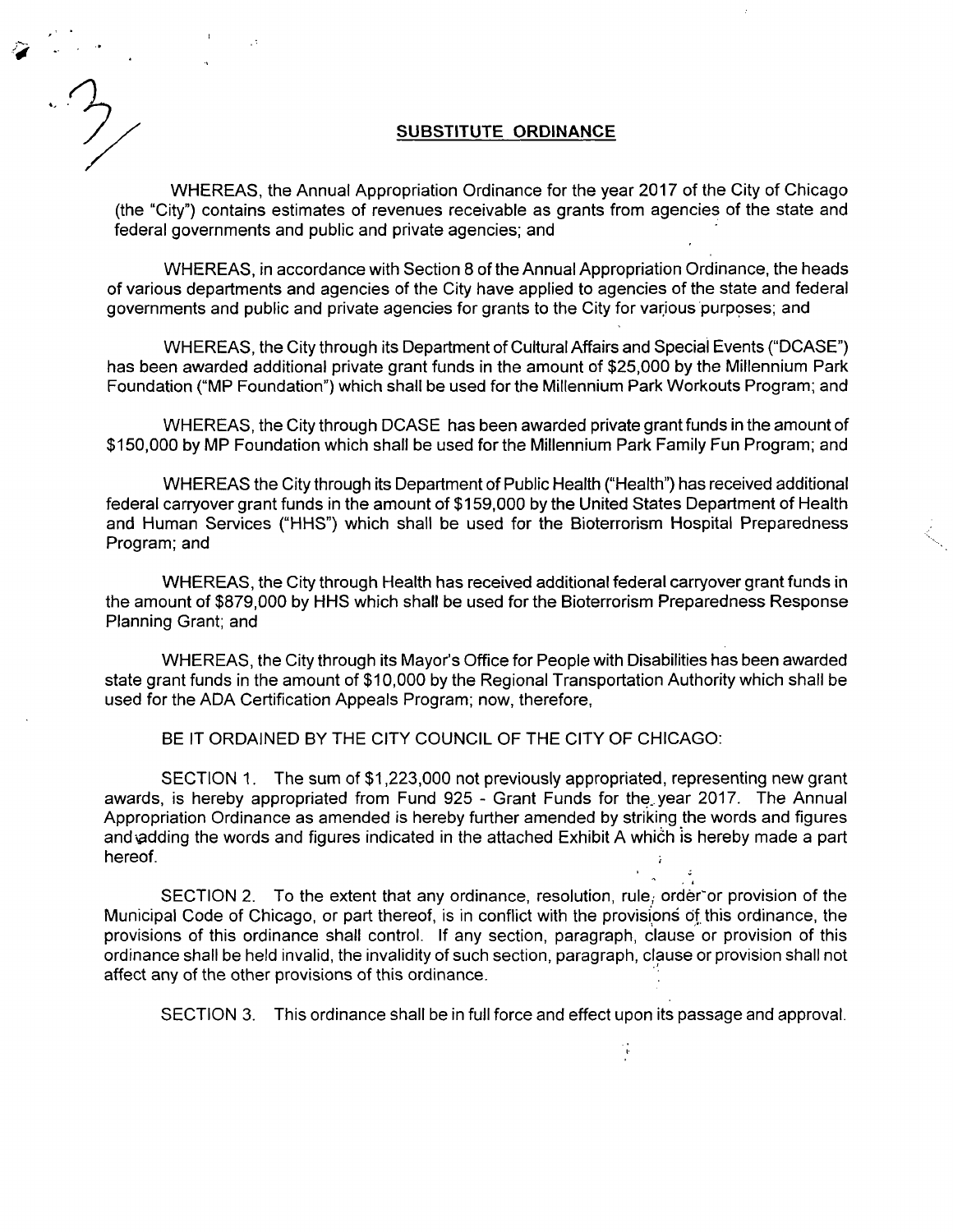To the President and Members of the City Council:

Your Committee on the Budget and Govemment Operations, having had under consideration an Ordinance authorizing a supplemental appropriation and an amendment to the year 2017 Annual Appropriation Ordinance necessary to reflect an increase in the amount of funds received from Federal, State, public, and/or private agencies, and having been presented with a proposed Substitute Ordinance by the Office of Budget and Management; and having had the same under advisement, begs leave to report and recommend that Your Honorable Body pass the Substitute Ordinance transmitted herewith.

This recommendation was concurred in by a viva voce vote of the members of the Committee.

members of the Committee with  $\overline{\text{disschting vote}}(s)$ .

(Signed)  $\ell$ Carrie M. Austin

Chairman